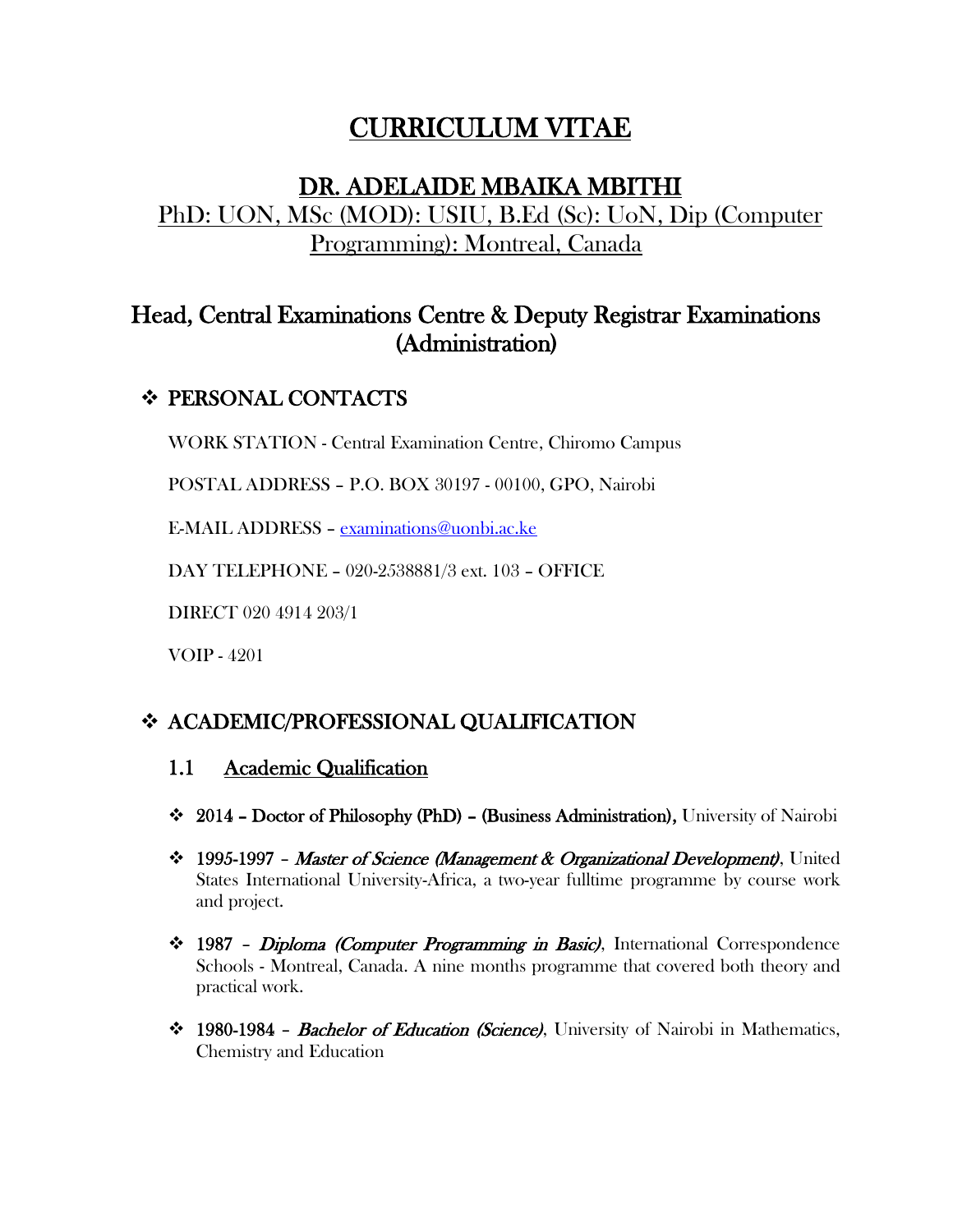#### 1.2 Professional Qualifications

- Business Administration: Specialization; Organizational Theory and Behaviour
- Management and Organizational Development with a bias in Higher Education **Institutions**
- Graduate Teacher (Mathematics & Chemistry)
- Certified Quality Lead Auditor Kenya Bureau of Standards [2014]
- Certified Integrity Assurance Officer Kenya Anti Corruption Commission [2011]
- Certified Quality Internal Auditor Kenya Bureau of Standards [2007]

## 3. WORK EXPERIENCE

#### a) UNIVERSITY OF NAIROBI

- i) December 2008 to Date Head, Central Examinations Centre & Deputy Registrar Examinations (Administration)- Central Examinations Centre
- ii) October 2008 to December 2008 Senior Assistant Registrar Examination Section of the Academic Division
- iii) June 2004 to October 2008 Senior Assistant Registrar Communication and Information Technology Center (ICTC)
- iv) July, 1999 to May 2004 Assistant Registrar Admissions Section, Academic Division
- v) July 1997 June 1999 Senior Administrative Assistant Admissions Section
- vi) April 1995 June 1997: Undertaking a Masters Degree Programme
- vii) 1992-1994 Acting Assistant Registrar Cost Sharing
- viii)1990- March 1995 Senior Administrative Assistant Cost Sharing

#### b) TEACHERS' SERVICE COMMISSION

- i) 1988-1989 Graduate Teacher Uthiru High School, Kiambu County
- ii) 1984-1986 Graduate Teacher State House Girls High School, Nairobi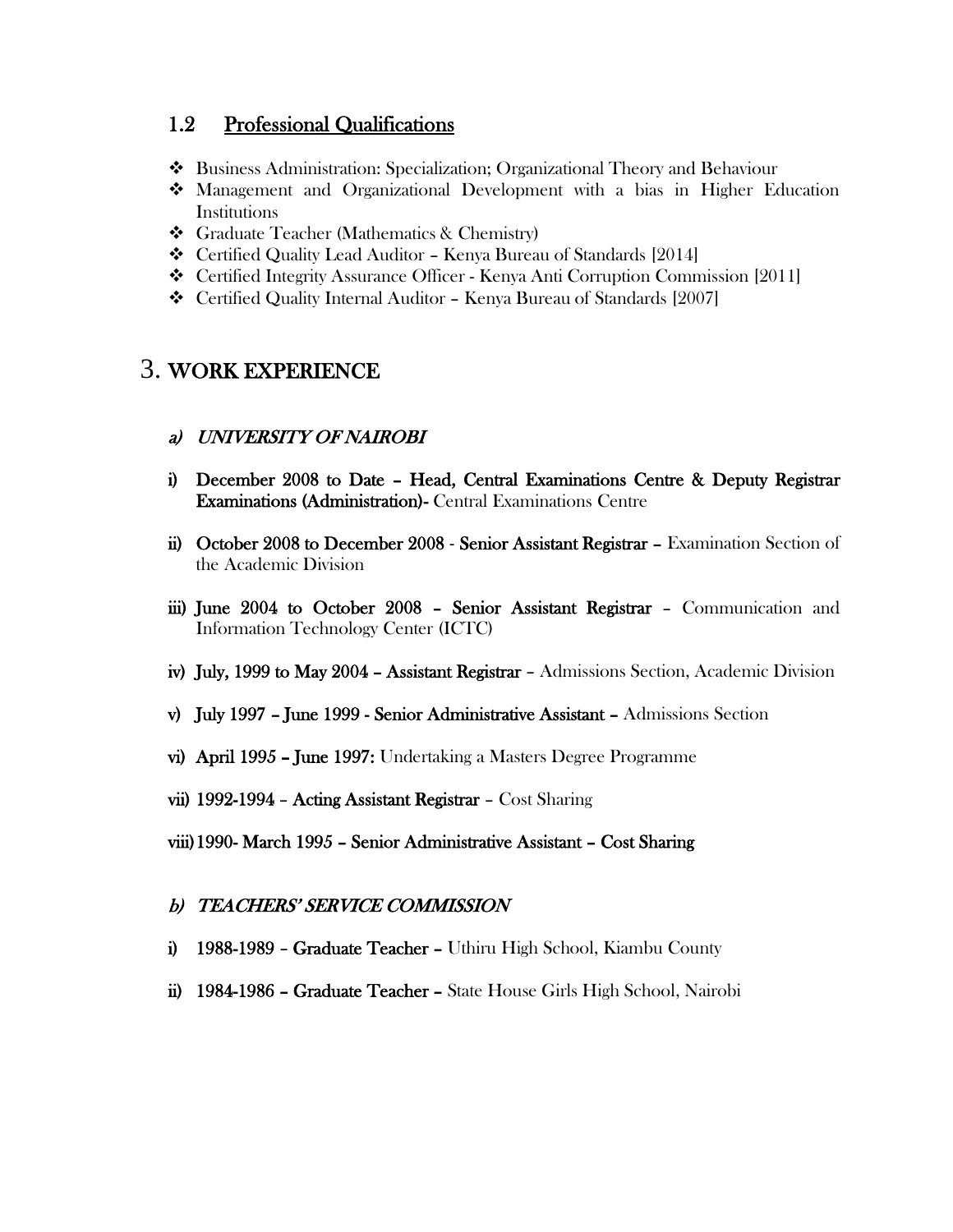### WORKSHOPS/SEMINARS/SYMPOSIA ATTENDED IN THE LAST THREE YEARS

|  | ❖ March 2016 -                       | Trustee Development Programme Kenya, College of Insurance          |
|--|--------------------------------------|--------------------------------------------------------------------|
|  |                                      | Nairobi                                                            |
|  | $\div$ Feb 2016 -                    | Training/Sensitization of University Senate on National Values and |
|  |                                      | Principles of Governance                                           |
|  | $\div$ Oct 2015 -                    | Mwongozo Induction Programme for Boards of State Corporation       |
|  |                                      | by States Corporations Advisory Committee, Mombasa Continental     |
|  |                                      | Resort                                                             |
|  | $\div$ June 2014 -                   | ISO Lead Auditors Training - Arziki Conference Centre,             |
|  |                                      | University of Nairobi                                              |
|  | $\div$ Aug 2013 -                    | International Conference & Trainers Workshop on Enhancing          |
|  |                                      | Gender Equity in the Leadership and Management of Higher           |
|  |                                      | Education by Association of Commonwealth Universities,             |
|  |                                      | University of Nairobi                                              |
|  | <b><math>\div</math></b> June 2013 - | The Culture of Transformational and Innovative Leadership          |
|  |                                      | Conference by KIM, White Sands Hotel, Mombasa                      |
|  |                                      |                                                                    |

### MEMBERSHIP OF PROFESSIONAL BODIES

Full Member no. 07098 of the Kenya Institute of Management (FMKIM)

#### **❖ RESEARCH**

- **Mbithi, A. M., K'Obonyo P. O & Munyoki J. M. (2016) -** Transformational Leadership and Performance of Universities in Kenya: International Journal of Science & Education. 2 (3), 134-158. ISSN2105 6008
- **Mbithi, A. M., K'Obonyo P. O & Awino, Z. B. (2016) -** Transformational Leadership, Employee Outcomes and Performance of Universities in Kenya: 2ND DBA-AMR International Conference, Conference proceedings, School of Business, University of Nairobi.
- **Mbithi, A. M., K'Obonyo P. O & Awino, Z. B. (2016) -** Transformational Leadership, Employee Outcomes and Performance of Universities in Kenya: 1<sup>st</sup> Karatina University School Of Business 2016 Conference, Conference proceedings, School of Business, Karatina University.
- **Mbithi, A. M., K'Obonyo P. O & Munyoki J. M. (2015) -** Transformational Leadership and Performance of Universities in Kenya: International Journal of Science & Education. 6th AIBUMA Conference, Conference proceedings, School of Business, University of Nairobi.